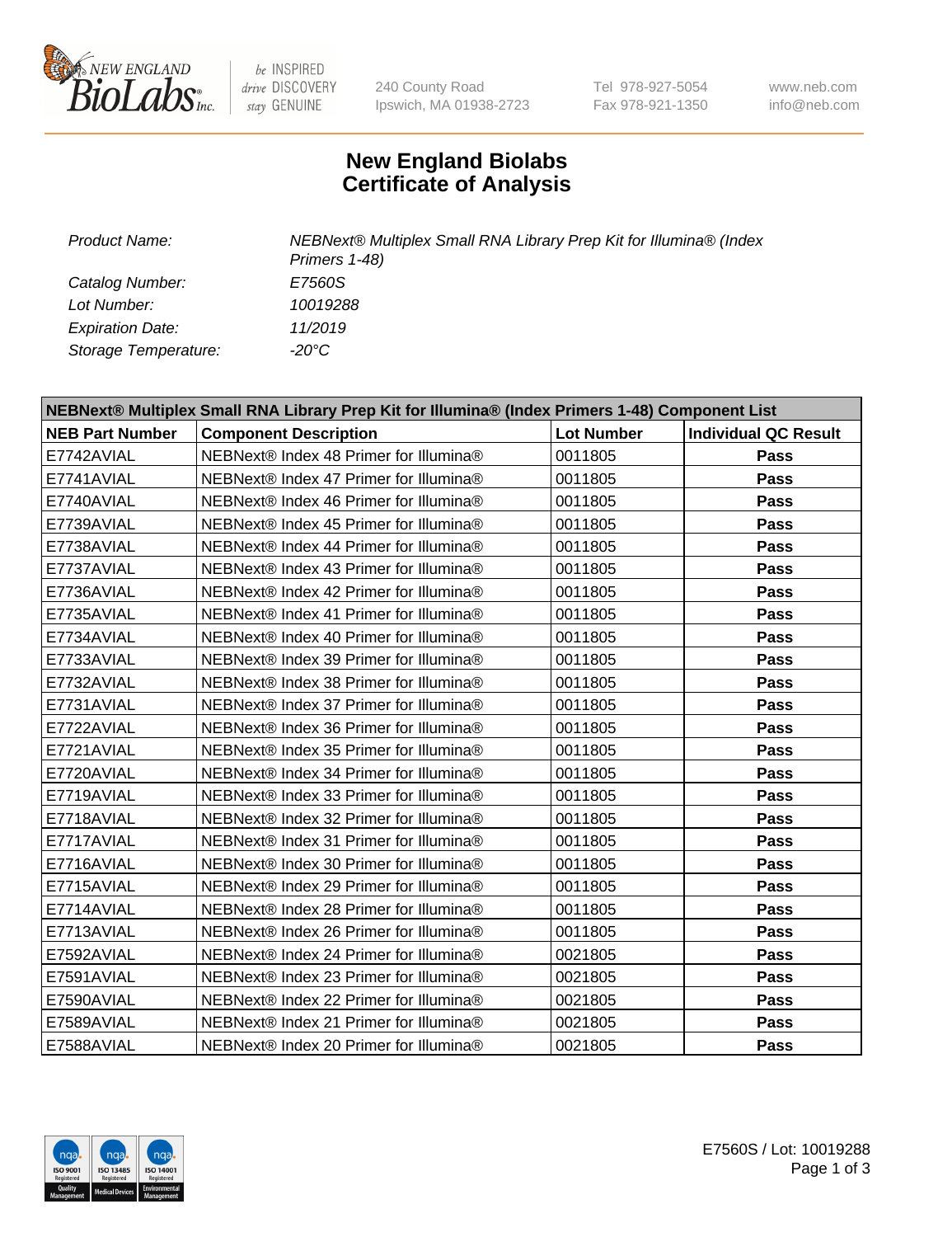

be INSPIRED drive DISCOVERY stay GENUINE

240 County Road Ipswich, MA 01938-2723 Tel 978-927-5054 Fax 978-921-1350 www.neb.com info@neb.com

| NEBNext® Multiplex Small RNA Library Prep Kit for Illumina® (Index Primers 1-48) Component List |                                                 |                   |                             |  |  |
|-------------------------------------------------------------------------------------------------|-------------------------------------------------|-------------------|-----------------------------|--|--|
| <b>NEB Part Number</b>                                                                          | <b>Component Description</b>                    | <b>Lot Number</b> | <b>Individual QC Result</b> |  |  |
| E7587AVIAL                                                                                      | NEBNext® Index 19 Primer for Illumina®          | 0021805           | Pass                        |  |  |
| E7586AVIAL                                                                                      | NEBNext® Index 18 Primer for Illumina®          | 0021805           | Pass                        |  |  |
| E7585AVIAL                                                                                      | NEBNext® Index 17 Primer for Illumina®          | 0031805           | Pass                        |  |  |
| E7584AVIAL                                                                                      | NEBNext® Index 16 Primer for Illumina®          | 0031805           | Pass                        |  |  |
| E7583AVIAL                                                                                      | NEBNext® Index 15 Primer for Illumina®          | 0021805           | Pass                        |  |  |
| E7582AVIAL                                                                                      | NEBNext® Index 14 Primer for Illumina®          | 0021805           | Pass                        |  |  |
| E7581AVIAL                                                                                      | NEBNext® Index 13 Primer for Illumina®          | 0021805           | Pass                        |  |  |
| E7562AVIAL                                                                                      | NEBNext® Index 27 Primer for Illumina®          | 0011805           | Pass                        |  |  |
| E7561AVIAL                                                                                      | NEBNext® Index 25 Primer for Illumina®          | 0011805           | Pass                        |  |  |
| E7355AAVIAL                                                                                     | ProtoScript® II Reverse Transcriptase           | 0041805           | Pass                        |  |  |
| E7334AAVIAL                                                                                     | NEBNext® First Strand Synthesis Reaction Buffer | 0161805           | Pass                        |  |  |
| E7333AAVIAL                                                                                     | NEBNext® SR RT Primer for Illumina®             | 0071805           | Pass                        |  |  |
| E7332AAVIAL                                                                                     | NEBNext® 3' SR Adaptor for Illumina®            | 0081805           | Pass                        |  |  |
| E7328AVIAL                                                                                      | NEBNext® 5' SR Adaptor for Illumina®            | 0071805           | Pass                        |  |  |
| E7327AAVIAL                                                                                     | <b>Nuclease Free Water</b>                      | 0011805           | Pass                        |  |  |
| E7326AAVIAL                                                                                     | <b>TE Buffer</b>                                | 0091805           | Pass                        |  |  |
| E7325AAVIAL                                                                                     | Linear Acrylamide                               | 0041805           | Pass                        |  |  |
| E7324AAVIAL                                                                                     | <b>DNA Gel Elution Buffer</b>                   | 0101805           | Pass                        |  |  |
| E7323AAVIAL                                                                                     | Quick-Load® pBR322 DNA-Mspl Digest              | 0101805           | Pass                        |  |  |
| E7322AVIAL                                                                                      | NEBNext® Index 12 Primer for Illumina®          | 0061805           | Pass                        |  |  |
| E7321AVIAL                                                                                      | NEBNext® Index 11 Primer for Illumina®          | 0051805           | Pass                        |  |  |
| E7320AVIAL                                                                                      | NEBNext® Index 10 Primer for Illumina®          | 0051805           | Pass                        |  |  |
| E7319AVIAL                                                                                      | NEBNext® Index 9 Primer for Illumina®           | 0061805           | Pass                        |  |  |
| E7318AVIAL                                                                                      | NEBNext® Index 8 Primer for Illumina®           | 0061805           | Pass                        |  |  |
| E7317AVIAL                                                                                      | NEBNext® Index 7 Primer for Illumina®           | 0061805           | Pass                        |  |  |
| E7316AVIAL                                                                                      | NEBNext® Index 6 Primer for Illumina®           | 0051805           | <b>Pass</b>                 |  |  |
| E7315AVIAL                                                                                      | NEBNext® Index 5 Primer for Illumina®           | 0061805           | Pass                        |  |  |
| E7314AVIAL                                                                                      | NEBNext® Index 4 Primer for Illumina®           | 0051805           | Pass                        |  |  |
| E7313AVIAL                                                                                      | NEBNext® Index 3 Primer for Illumina®           | 0061805           | Pass                        |  |  |
| E7312AVIAL                                                                                      | NEBNext® Index 2 Primer for Illumina®           | 0051805           | <b>Pass</b>                 |  |  |
| E7311AVIAL                                                                                      | NEBNext® Index 1 Primer for Illumina®           | 0041805           | Pass                        |  |  |
| E7310AAVIAL                                                                                     | NEBNext® SR Primer for Illumina®                | 0081805           | Pass                        |  |  |
| E7309AAVIAL                                                                                     | LongAmp® Taq 2X Master Mix                      | 0331805           | Pass                        |  |  |
| E7308AAVIAL                                                                                     | Murine RNase Inhibitor                          | 0311805           | Pass                        |  |  |
| E7305AAVIAL                                                                                     | NEBNext® 5' Ligation Enzyme Mix                 | 0121805           | Pass                        |  |  |
| E7304AAVIAL                                                                                     | NEBNext® 5' Ligation Reaction Buffer            | 0071805           | Pass                        |  |  |